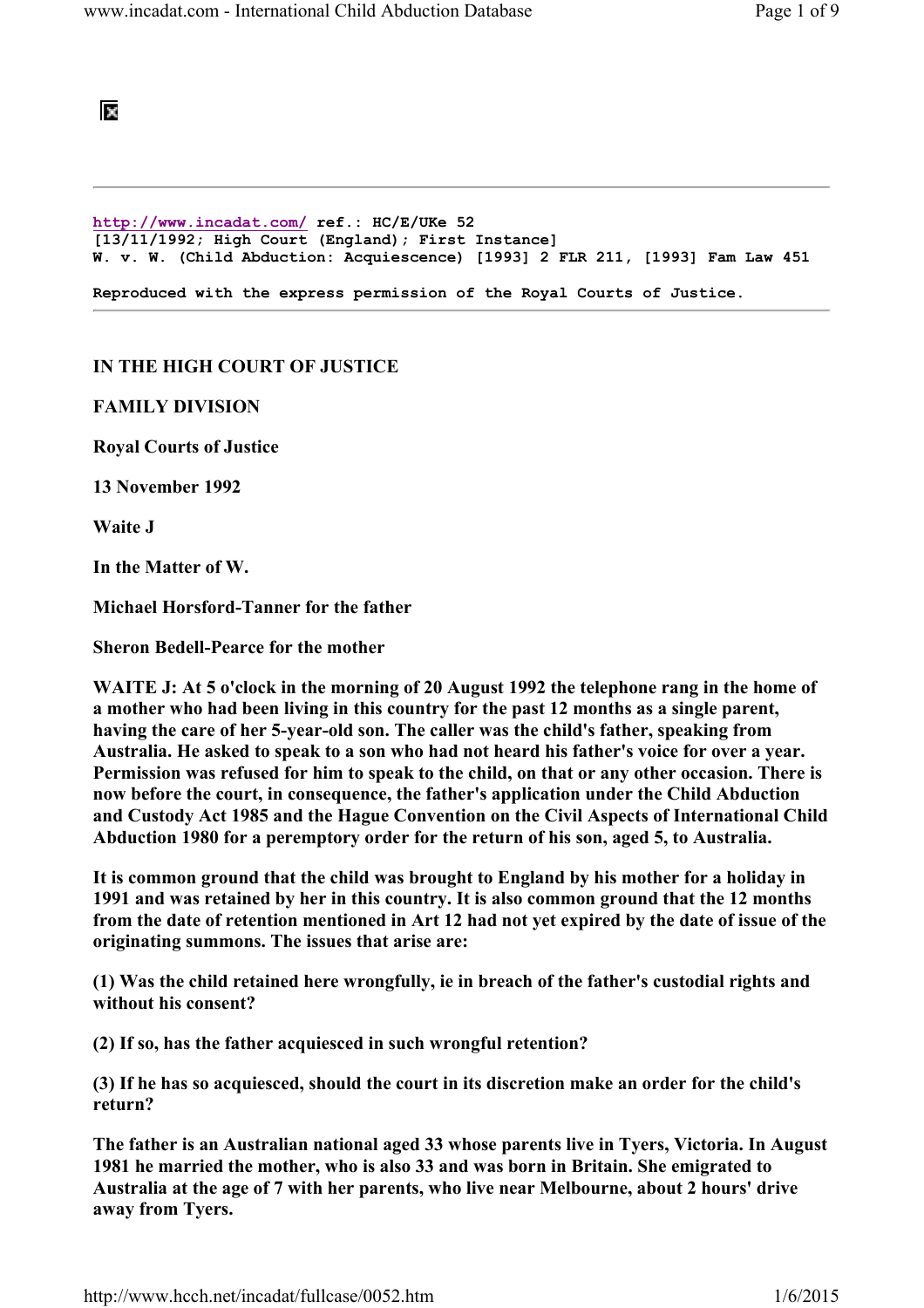The mother and father were married in Australia in August 1981 and they have one child, who was born on 10 March 1987. Their matrimonial home was close to the father's parents in Tyers.

In December 1990 the father went to the Gold Coast in Queensland in search of work in the second-hand car industry. There is an acute conflict of evidence as to the state of the marriage at the time he took this step. He says he went there to prospect for a new job and home for himself and his family. The mother says that the marriage was by then at an end, and that his departure was symptomatic of its permanent breakdown. He says that he regularly rang home while he was there. The mother says that he telephoned at first, at long intervals, and then stopped ringing altogether. The father claims that in June 1991 the mother and son came to join him for a week in Queensland she denies that she ever came to Queensland at all during his time there.

It is, however, common ground that in July 1991 the mother's parents offered at their own expense to take her and the son on holiday to England for what was intended by the maternal grandparents to be a stay of 6 to 8 weeks. It is also agreed that on or about 9 August 1991 the father was on a return visit to Tyers and saw the mother and son. There is an acute conflict as to the context of that meeting. The father says he had returned to the matrimonial home for a whole month, during which he and the mother lived together as man and wife, although he acknowledges that there were stormy moments during that reunion. The husband testifies that he readily gave his consent to the proposed holiday in England, but only on the basis of the 6 to 8 weeks that had been proposed by the maternal grandparents. The mother has sworn that he said to her on 9 August 1991, 'Go for 6 months, 12 months, I do not care'.

On 13 August 1991 the mother and her parents flew to England and went to stay with an aunt of the mother. From that household, she had an angry telephone conversation with the husband on 22 September 1991, principally about money.

The next day the father consulted solicitors in Australia who wrote to the mother (at the aunt's address in London) a letter dated 23 September 1991 in these terms:

'Re Family Law matters

'We wish to advise that we act for [the father]. He has consulted us in respect of your marriage. So far as our client is concerned, the relationship is finished. We now write because he has told us that you and, more particularly your mother have been harassing him and, on one occasion, your mother has threatened him with violent harm. Please be advised that if these threats continue then the matter will be placed in the hands of the police and, furthermore, an intervention order will be gained to prevent you further threatening or harassing our client.

'Our client wishes to settle this matter between you and him and, in particular, wishes to obtain a property settlement and also deal with matters of custody and access to your child. We remind you, no doubt as your solicitor will, of our on-going responsibility to ensure that your child has a relationship with his father and in this regard, whilst our client is prepared to allow you to have sole custody, he seeks an order for joint guardianship and on-going access.

Our client is also aware of his rights in respect of maintenance of the child. He intends to continue to pay maintenance in this regard. However, he is not prepared to continue to wholly support you and, in this regard, it is suggested that you either obtain gainful employment or avail yourself of our social security system.'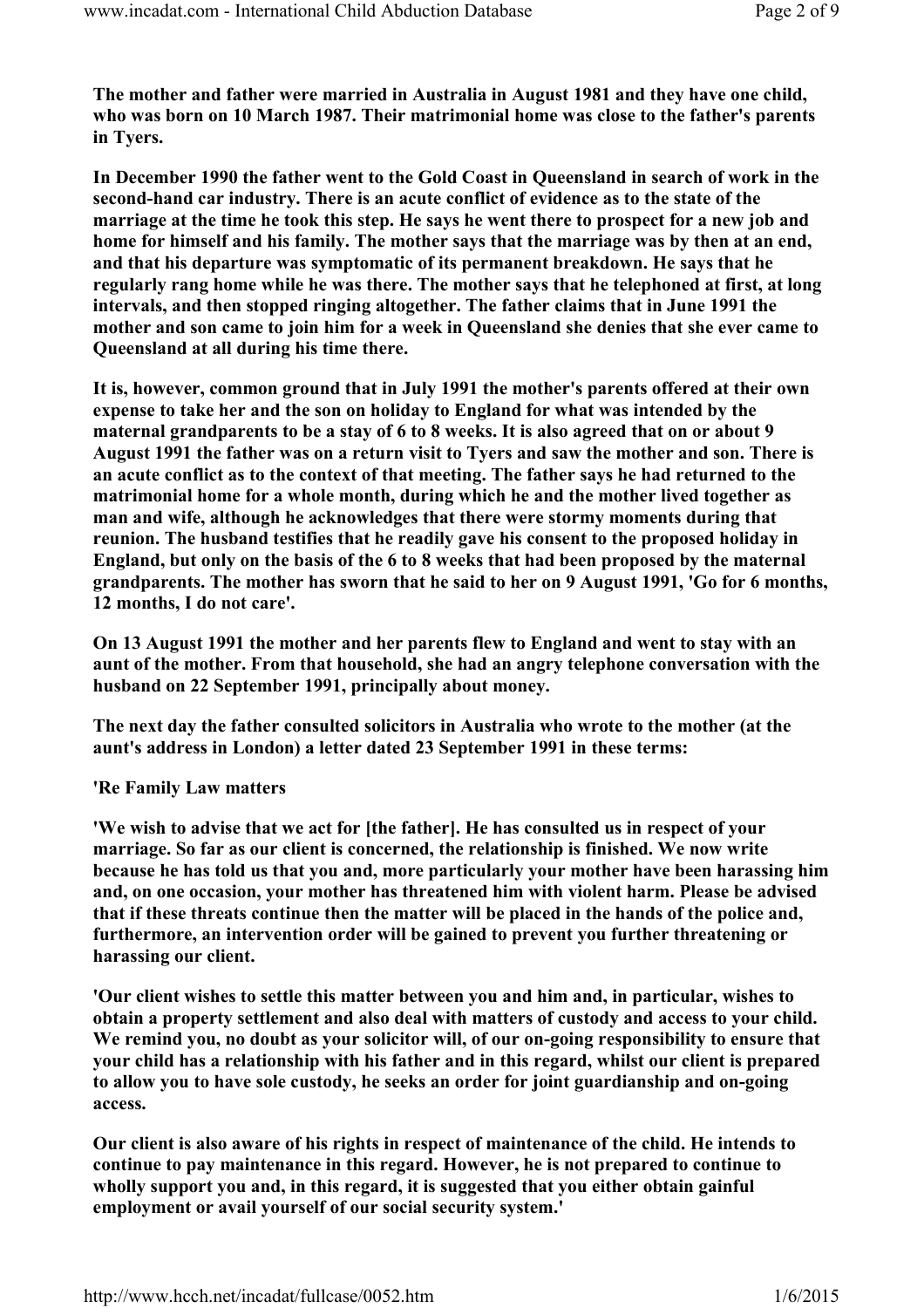The letter then concluded with advice that she should see a solicitor.

The father's solicitors have stated that, according to the instructions they had received from the father at the time of writing that letter, the mother was expected shortly to return to Australia. Their letter was not answered. The father say that, from that time onwards, he regularly wrote letters to the son at the English aunt's address and sent money to the mother for the son's maintenance. That is denied by the mother, who asserts that he sent no letters at all and that the only payment he made was a money order in October 1991 representing the proceeds of sale of her car.

On 21 November 1991 the father saw his solicitors again and instructed them that the mother was 'now indicating that she might intend to stay in England to start a new life and that she accordingly wanted her property settlement as soon as possible'. That was confirmed on 2 December 1991 when the father telephone them and said that the mother had said that she would not return to Australia. 'We briefly discussed', say the father's solicitors, 'the bringing of a custody case in Australia or England and what the chances of success might be'.

The father's version of his discussions with his solicitors is rather different. He says:

'I raised the question [though he does not say when he did so] 'of having [my son] returned to Australia with my solicitor in Victoria. He said the only way I could do this was to fight a custody battle in the UK and this would cost me 10,000 Australian dollars. I did not have that money at the time and I still do not have that sort of money now.'

By that time, two further firms of solicitors had been brought on the scene in Australia, instructed respectively by the mother (it seems, through the maternal grandparents) and by the paternal grandparents, who appear to have owned the land on which the matrimonial home was built. Their principal function seems to have been to deal with the disposal of the matrimonial home and other property matters in dispute within the family. The local solicitors thus instructed on the mother's behalf wrote to the father's solicitors on 6 December 1991 confirming that the mother had no intention of returning of Australia. This letter was passed on to the father by his solicitors, who have described what then transpired between them and their client as follows:

'We forwarded a copy of this letter to [the father] on 12 December 1991. We saw him on 13 December 1991 and discussed mainly the property matters. He [the father] indicated to us that he wished to have access to his son for the full length of the Christmas or long vacation and that they [he and the mother] should each share half in the fare. We are unable to say whether these instructions as to access were ever put to Steadman Cameron [that is the mother's solicitors] as our file indicates that much of the ensuing correspondence was centred on the property question, as a response to an offer was urgent as otherwise the offer might be withdrawn.'

Subsequent events are described by the father's solicitor in these terms:

'A new address was dropped in to us by [the father's] father on or about 21 January 1992. On 24 January 1992 we inquired if [the father's father] had a telephone number for [the father]. We were not given it as it was not known. We were unable to answer queries raised in the mother's solicitors' letter of 22 January 1992 as we did not have instructions. On 27 February 1992 we wrote to the father at his last-known address, asking for his instructions. This correspondence was returned "Undeliverable". Despite attempts, we were unable to correspond with the father. We wrote and informed the mother's solicitors of this on 18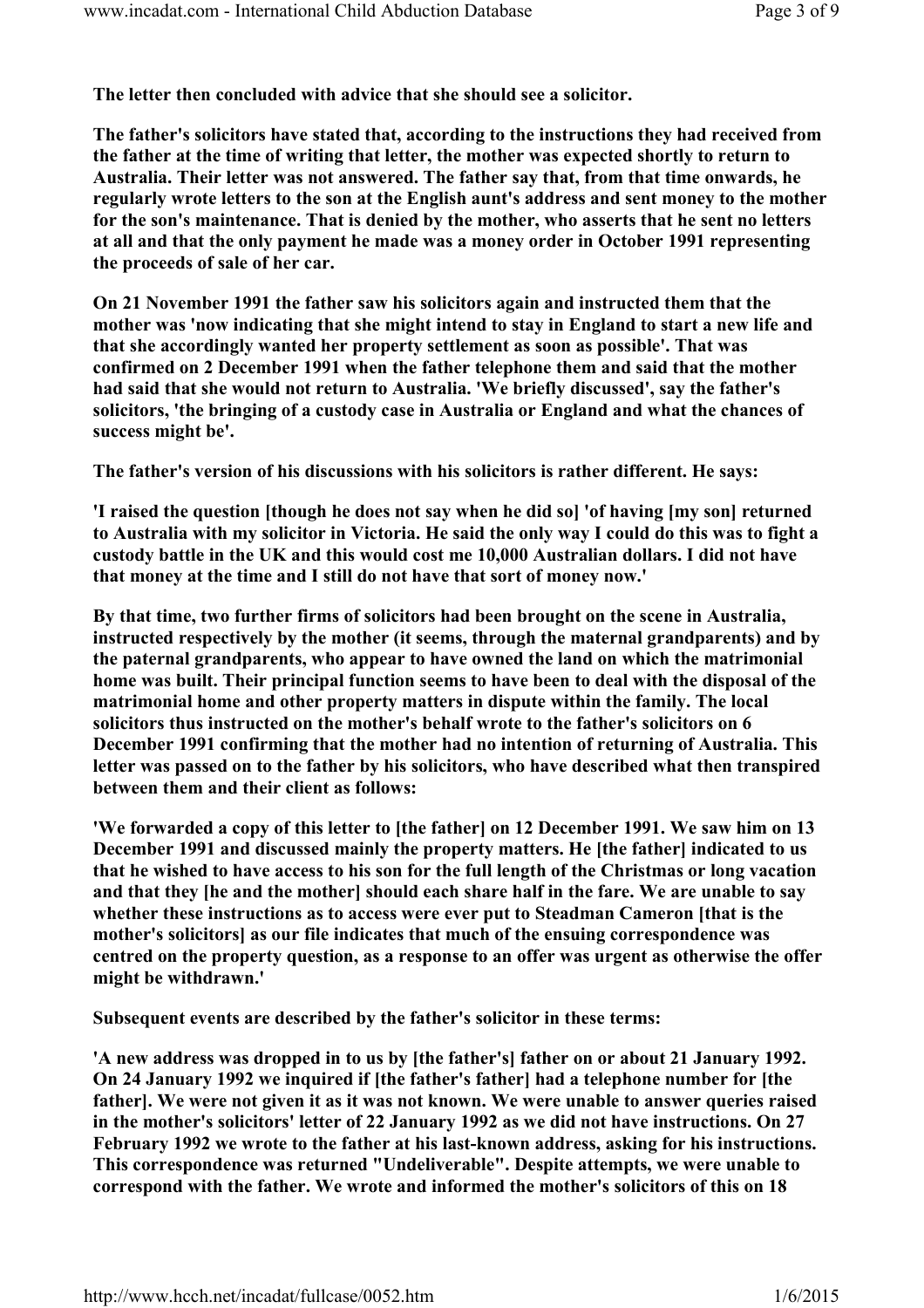March 1992. Upon receiving further correspondence from the mother's solicitors dated 27 May 1992, we wrote to the father on 1 June 1992. Again it was returned.'

The position therefore seems to have been that, for some 6 months from January to June 1992 the father remained out of communication with his own solicitors and, it would appear, his own parents also. He claims that all this time he was continuing to write once a fortnight to his son at the English aunt's house and to have sent him a present for his birthday in March 1992. That is denied by the mother, who had by then moved house in England but was still in touch with her aunt.

In July 1992 the father made contact again with his Australian solicitors. The matters he discussed with them related to the property dispute (which it had not proved possible to finalise in his absence, but which had apparently reached the stage of a draft agreement approved by the various firms of solicitors concerned) and access to the boy.

As a result of the instructions he then gave them, they wrote to the mother's Australian solicitors as follows. The first part of the letter dealt with the draft property agreement and then continued:

'Our client is minded to get some suitable access arrangements in place and suggests that Christmas holidays may well be a time during which he could see the child. He believes that as your client has decided to live in England that part of the travelling expenses of either him flying to England to exercise access or, alternatively, the child being flown to Australia should be borne by your client.'

The letter ended with the suggestion that any monies released as a result of the financial settlement might also be used for such travel expenses. In August 1992 the father discovered the new address of the mother in England and, having obtained the telephone number through International Inquiries, telephoned her and asked to speak to J. She refused to allow him to do so. When he told his Australian solicitors of the intention he had then formed to go to England to see the boy, they put him in touch with an Anglo-Australian lawyer from whom he learned, for the first time (as he asserts), of the provisions of the Hague Convention. As a result of the advice then given to him, he invoked the Convention through the central authority in Australia. Hence the application now before the English court for an order for the boys' immediate return to Australia.

His Australian solicitors have stated the following as to the relevance of the Hague Convention to any conversations they had with the father:

'From the inception of this matter, the details of any application under the Hague Convention were not discussed. Most, if not all, of our discussions related to property matters. We say therefore that the father was not advised by us regarding the Hague Convention as it did not arise prior to 13 January 1992. Upon regaining contact with [the father] in July 1992 and upon his further insistence, we put him in touch with  $\ldots$  [and the Anglo-Australian lawyer is named].' Following what is now approved practice in cases under the Convention, I have not heard oral evidence. There is a good deal of conflict on the affidavits, but I have not found it necessary to resolve every issue of fact. The better course has seemed to be to leave marginal issues to be resolved in due course in any family proceedings heard in one jurisdiction or the other, concentrating only on the issues which it is essential to decide for the purpose of answering the various questions to which this application gives rise. Those questions relate, as I have already indicated, to separate issues of consent, acquiescence and discretion and I shall deal with them in turn.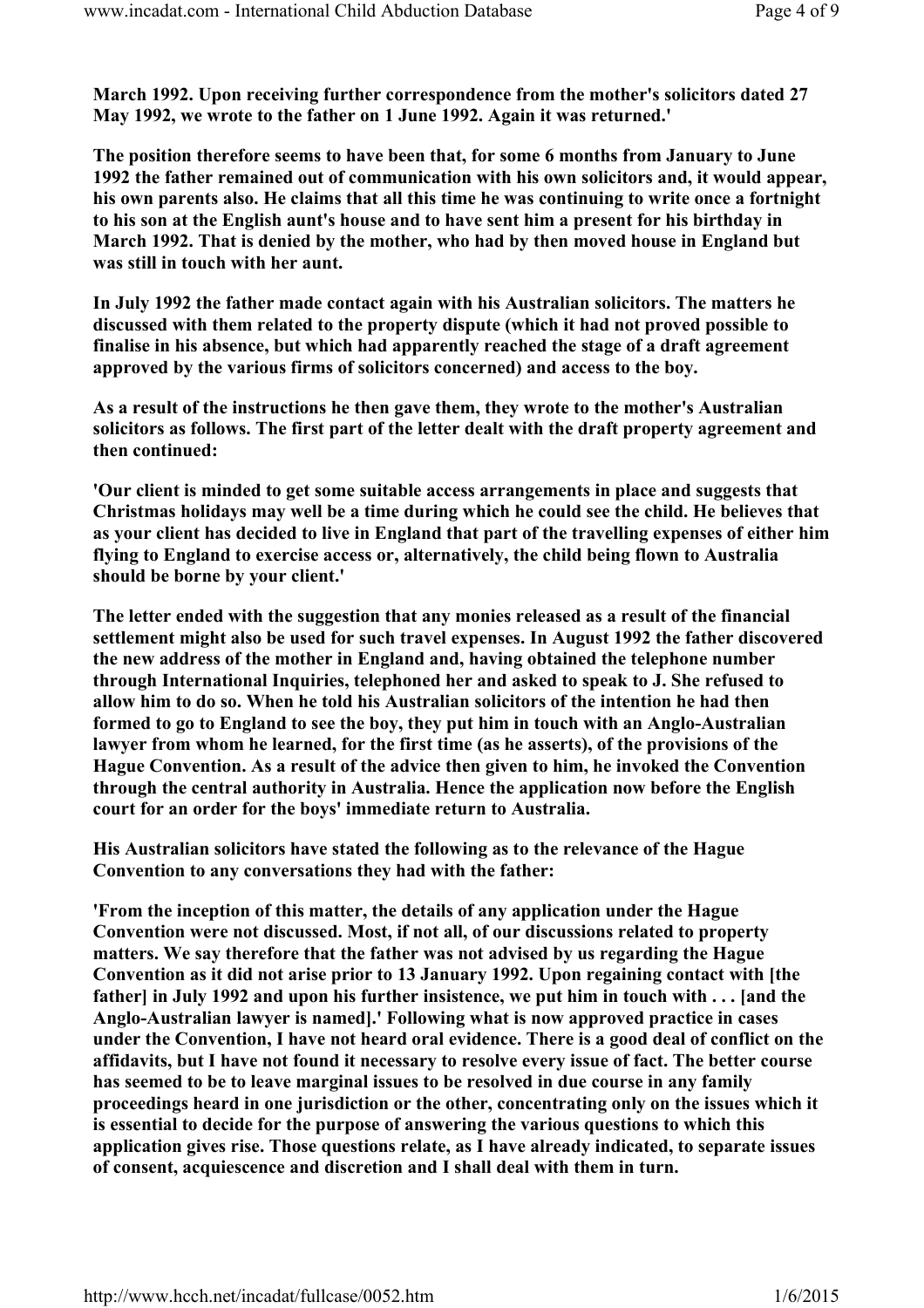No one disputes that the child was brought to England with the father's consent. The question is whether he was retained here wrongfully; in breach, that is to say, of the father's rights of custody under the law of the child's State of habitual residence immediately before the retention, being rights which the father was actually exercising at the time or would have been exercising but for the retention (see Art 3 of the Convention).

There is no dispute that Australia was the country of the boy's habitual residence for this purpose and there was no challenge to the evidence of an Australian lawyer that under the governing statute (the Family Law Act 1975) the parents had joint rights of custody and guardianship.

The first submission of Miss Bedell-Pearce (for the mother) was that there had been no breach of the father's rights of custody because he had consented in advance to the child being retained in England for an indefinite period. She relies in particular upon the words attributed to the father in the mother's evidence, words which her own father also claims to have heard spoken, to the effect of, 'Go for 6 months, 12 months, I don't care'. Those, she says, are to be construed as express authority to the mother to keep the son in England indefinitely. I do not accept that submission. The father has certainly, I am satisfied, considerably understated the difficulties in the marriage at the time of the mother's departure for England. They were having frequent rows, mostly about money. Nevertheless, although I accept (despite his denial) that the father used those words or said something very similar, it is plain to me that they were spoken in the heat of an exasperated moment. They were not intended to have the effect of a general authority to keep his son away from him in England indefinitely, nor, I am confident, did the mother understand them at the time in anything like that sense.

Miss Bedell-Pearce submits, alternatively, that at the point when the child became retained in England the father was not exercising any custodial rights at all, because he had ceased to exercise them -- and would by definition be unable to exercise them -- as soon as his wife and child left Australia. That is very shortly answered. The father had agreed to his son going on a trip to England with his mother and maternal grandparents, who were paying for it. All members of the party had return tickets and were expected back by the father in 6 to 8 weeks. When he gave his permission for that holiday, the father was exercising rights of custody. It was a continuing permission, and consequently a continuing exercise of custodial rights right up to the moment when the mother, at the end of that period -- that is to say at the end of October 1991, retained the child in this country without his authority.

I find, therefore, in answer to the first question that there was a wrongful retention in England made without the father's consent and that the requirements of Art 3 are satisfied.

The next question which accordingly arises is whether the father, subsequently to the wrongful retention, acquiesced in it for the purposes of Art 13(a). Acquiescence, as a term used in the context of child abduction, has been recently defined in the Court of Appeal, especially in the judgments of Lord Donaldson MR and Stuart-Smith LJ in Re (Minors) (Abduction: Custody Rights) [1992] Fam 106, sub nom Re A (Minors) (Abduction: Acquiescence) [1992] 2 FLR 14 and those of Sir Donald Nicholls V-C and Butler-Sloss LJ in Re AZ (A Minor) (Abduction: Acquiescence) [1993] 1 FLR 682.

The gist of the definition can perhaps be summarised in this way. Acquiescence means acceptance. It may be active arising from express words or conduct, or passive arising by inference from silence or inactivity. It must be real in the sense that the parent must be informed of his or her general right of objection, but precise knowledge of legal rights and remedies and specifically the remedy under the Hague Convention is not necessary. It must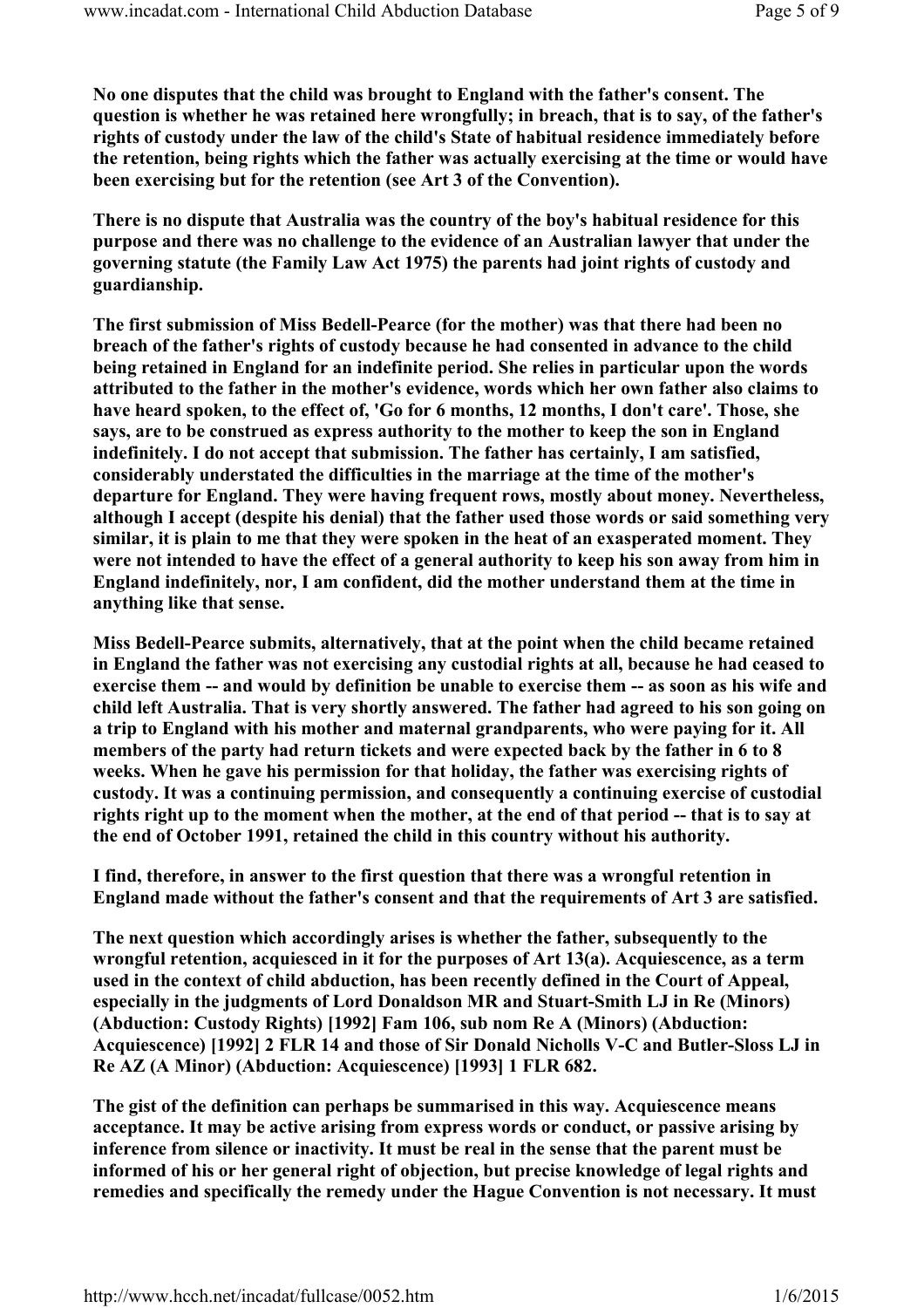be ascertained on a survey of all relevant circumstances, viewed objectively in the round. It is in every case a question of degree to be answered by considering whether the parent has conducted himself in a way that would be inconsistent with him later seeking a summary order for the child's return.

When it is viewed from that perspective, I regard the present case as a very plain instance of a parent's acquiescence through inactivity. It is apparent from the recent letter which the father himself exhibits from his own Australian solicitors summarising the instructions they were given (or not given) by him, that they were never asked directly by the father whether any immediate legal steps could be taken to enforce the boy's early return to Australia. If the father's evidence (already quoted) purports to say anything to the contrary, I reject it. Even if, which I do not accept, the legal advice given to him after he had first learned of the mother's retention of the child in England had been in any respect inaccurate or incomplete, that would not help him. His conduct has to be viewed objectively from outside. For something like 10 months after learning of his wife's decision not to return the boy to Australia, he took no steps towards having him brought back and for much of that period his address was unknown, even to his own solicitor. That was conduct wholly inconsistent with his later seeking a summary order under the Convention.

The third question therefore arises. It is one of discretion, derived from the provision in Art 13 that in cases where the retaining parent establishes acquiescence on the part of the other parent, the court in the requested State is 'not bound' to order the child's return. The limited nature of that discretion was pointed out by Lord Donaldson in Re A (above) at p 122. His remarks were made in anticipation of that case being remitted (as it was) to the Family Division for precisely that discretion to be exercised in a case where, like this one, acquiescence had been found to be established.

The judge who dealt with the remitted discretion in Re A was Booth J. She exercised it by deciding not to return the children concerned to the requesting State, which, in that case, also happened to be Australia. Her decision has not yet been reported, but a transcript of her judgment was supplied for use at this hearing. It will be convenient to refer to those proceedings as Re A (No 2). A number of factors were considered by Booth J. They included the usual considerations of forum conveniens, on which she took the view that there was little to choose between the competing fori in England and Australia; the nature and consequence of the acquiescence which had occurred in that case; the extent to which the children had established a sense of security in this country and would be upset by adding one more move to those which, in the circumstances of that case, the children had already experienced; and the anticipated situation which would face the mother and children in Australia if the mother were ordered to return there (the arrangements for their maintenance, accommodation an so on). Having taken those factors into consideration, Booth J directed herself in these terms:

'In exercising discretion under Art 13(a) of the Convention, I have to balance my findings as to the interests of the children and the detriment which I am satisfied would befall them, were I to order their return, against the fundamental purpose of the Convention which is to ensure as far as possible that children wrongfully removed from the place of their habitual residence are returned there as soon as possible.'

## A little later she continued:

'In my judgment, the interests of the children are now to be taken into account and to be considered in relation to all the circumstances of the case, including in relation to the general desirability that children wrongfully removed from their place of habitual residence should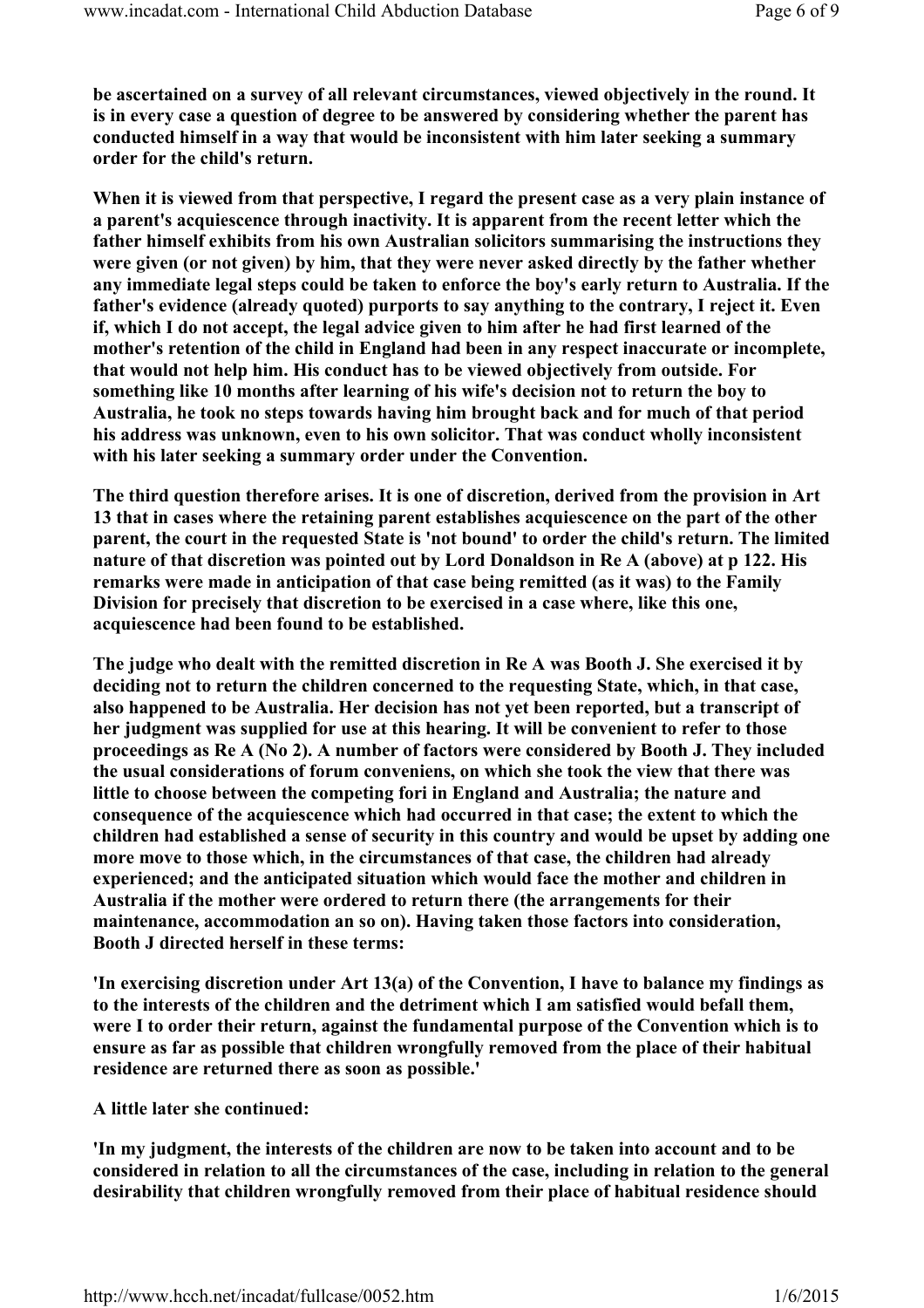be returned. It is clearly for the mother in this case to establish to the court that the interests of the children lie in their remaining in England and that their future can appropriately be determined here so that it would be proper to allow those matters to prevail over the purpose and philosophy of the Convention.'

The father in Re A (No 2) appealed from that decision. The Court of Appeal hearing before the President and Staughton and Scott LJJ took place on 11 May 1992. The Supreme Court library transcript of their judgments has also been supplied for use at this hearing.\* The specific ground of appeal, contending that considerations of welfare under this particular Art 13 discretion are not at large but are restricted to the more extreme instances created by the context in Art 13(b), was rejected. Booth J's direction and decision were both upheld.

On the basis of those authorities, I interpret my duty in the present case as follows. All relevant factors must be examined. They include the welfare of the child, which is to be treated as important but not necessarily paramount (see Scott LJ in Re A (Minors) (Abduction: Acquiescence) [1993] 1 FLR 396 at 406). An appropriate balance must then be struck between the need to fulfil the purpose and philosophy of the Convention through the return of the child on the one hand and any countervailing factors pointing on the other hand to the child being kept in England.

Six matters appear to me to be relevant to that consideration. They are:

(1) choice of forum;

(2) possible outcome of any family proceedings initiated in whichever forum is chosen;

(3) the consequences of the acquiescence that has occurred in this case;

(4) the situation in Australia that would await the mother and child if a return order were to be made;

(5) the anticipated emotional effect on the child of a peremptory return order;

(6) the extent to which the purpose and philosophy of the Convention would be at risk of frustration if a return order were to be refused in the particular circumstances of this present case.

The considerations to choice of forum are very evenly balanced. In either jurisdiction the parent coming from the other country would be eligible for legal aid and there seems to be no reason to assume a preponderance of witnesses drawn from one country or the other, although it is right to take note of the fact that the maternal and paternal grandparents both live in Australia. As to the prospective outcome, there is very little doubt, indeed it appears to be undisputed, that the mother would be granted a residence order in either jurisdiction; nor, as the mother's evidence has confirmed, would there be any objection to contact by the father in whichever jurisdiction the mother was living. The real issue in future family proceedings, wherever heard, is likely to be whether the mother will be allowed to continue to make her home with the child in the country of her choice (England), or be compelled against her will to live in Australia for the sake of affording a readier and more frequent level of contact to the father than he would be capable of exercising if the child were to be resident in England.

The mother has already offered to bring the child to Australia for a 4-week holiday every year to provide an opportunity of contact with his father, and her own father has undertaken to pay one-half of the air travel bill involved in that return journey.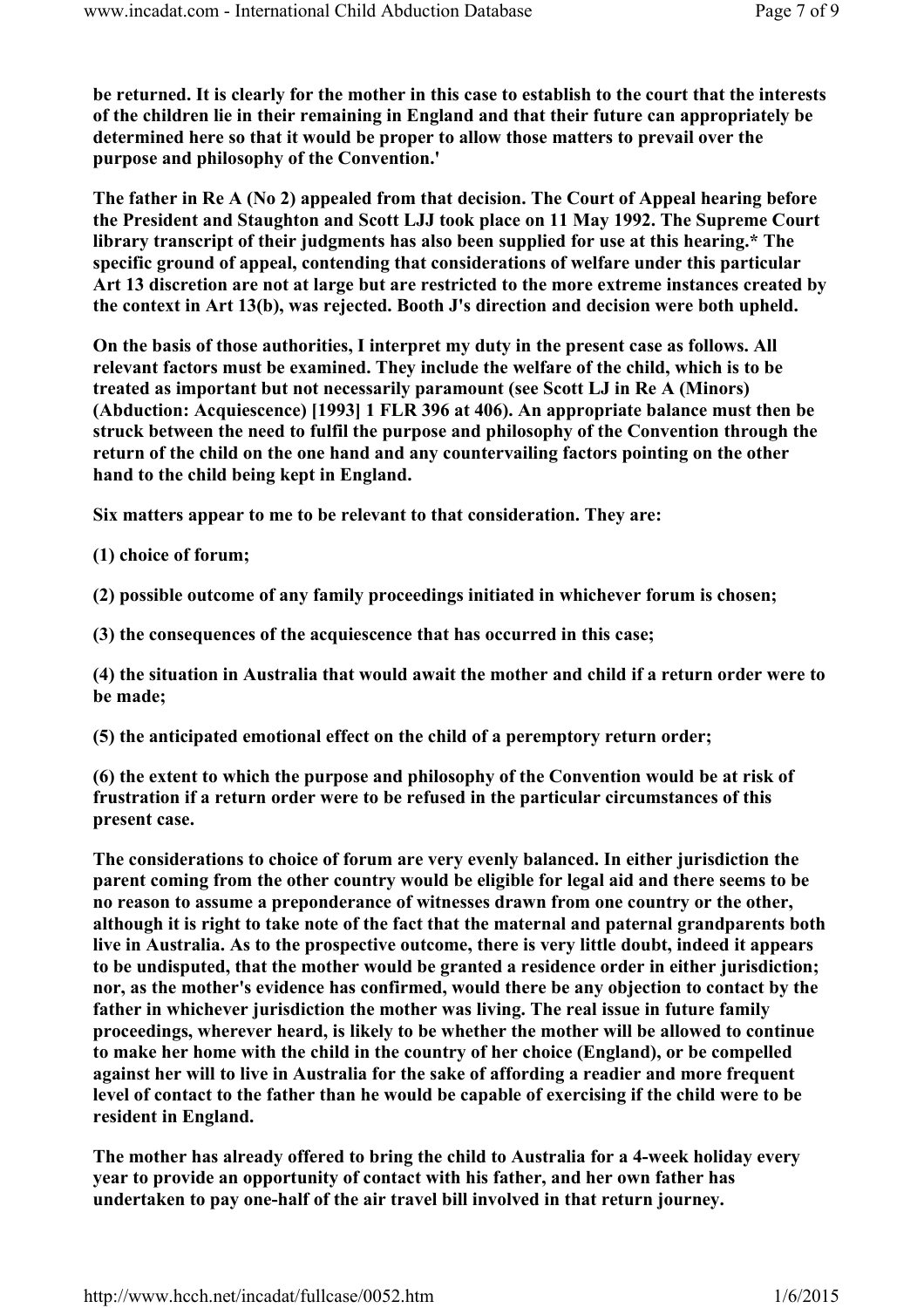There must be at least a real possibility, therefore, that the mother would be successful in her request to the court to be allowed to live in England. If that were indeed to be the outcome, it would involve for the child, assuming that a return order had been made by the court in the meantime, the double dislocation of a move to Australia and a sojourn there, while the family proceedings were decided in that country, followed by a return to his home and school in England. The result (turning to the next factor) of the acquiescence that has occurred in this case is that the boy started school in January 1992, in a state of settled expectation that he would remain there and continue to make his home with his mother in England. His school report describes him as having settled well and made friends, although he may need help in time with his speech development.

Coming next to the situation which would be awaiting the mother and child if they were to return to Australia, the matrimonial home has been sold. The father has undertaken to allow the mother and child to live with the maternal grandparents in Mulgrave pending the determination of family proceedings in Australia. He does not, however, make any firm proposals for the mother's financial support or that of the child during that interval, and past experience of the history of this marriage suggests that maintenance would immediately become a serious bone of contention.

The effect (turning to emotional consequences) on a 5-year-old of being compelled to leave his school and surroundings that have become familiar and travel to a country that will have lost much of its familiarity in what for him at his age will have been a very long interval, in the company of a mother who is distressed at having to be there at all, is too obvious to need spelling out. The emotional effect of a return order on the child will therefore be significant, but it ought not to be exaggerated. It is implicit in the whole operation of the Convention that the objective of stability for the mass of children may have to be achieved at the price of tears in some individual cases.

In considering, finally, the extent to which the purpose and philosophy of the Convention would be frustrated by a return order in this case, it is relevant, in my judgment, to stand back and look at the whole conduct of the father, not just the behaviour which has been held to amount to acquiescence, and consider how far that has been consistent with the Convention's underlying aims. He is a man who, in effect, went to ground for 7 months from January 1992. I reject his improbable evidence that he was sending presents and letters to his son at the aunt's address in England at a time when his own family and solicitor were unable to contact him. After a long period of silence, he telephoned the mother's home, out of the blue, at 5 am British time and asked to speak to his son. This was not impulse. His tape recorder was switched on so that he could maintain a record of the conversation. The transcript he made of that recording contains this remark of his own at an early stage of the conversation:

'First of all, can we take this opportunity to sort the thing out rather than go to court because, obviously, starving you out of money hasn't got you back here?'

In his affidavit he explains that this was intended to be a reference to the property proceedings being pursued before the family court in Australia and that his intention in conducting those proceedings in the way that he had done was in an endeavour to induce the mother to return to Australia 'to resolve those outstanding property proceedings'.

The impression that is left, at the end of the day, upon the mind of the court is that this father has never been single-mindedly committed to the return of his son to Australia for purely family reasons. Monetary considerations have played, and continue to play, an important role in his attitudes towards the future upbringing of his son. My conclusion,